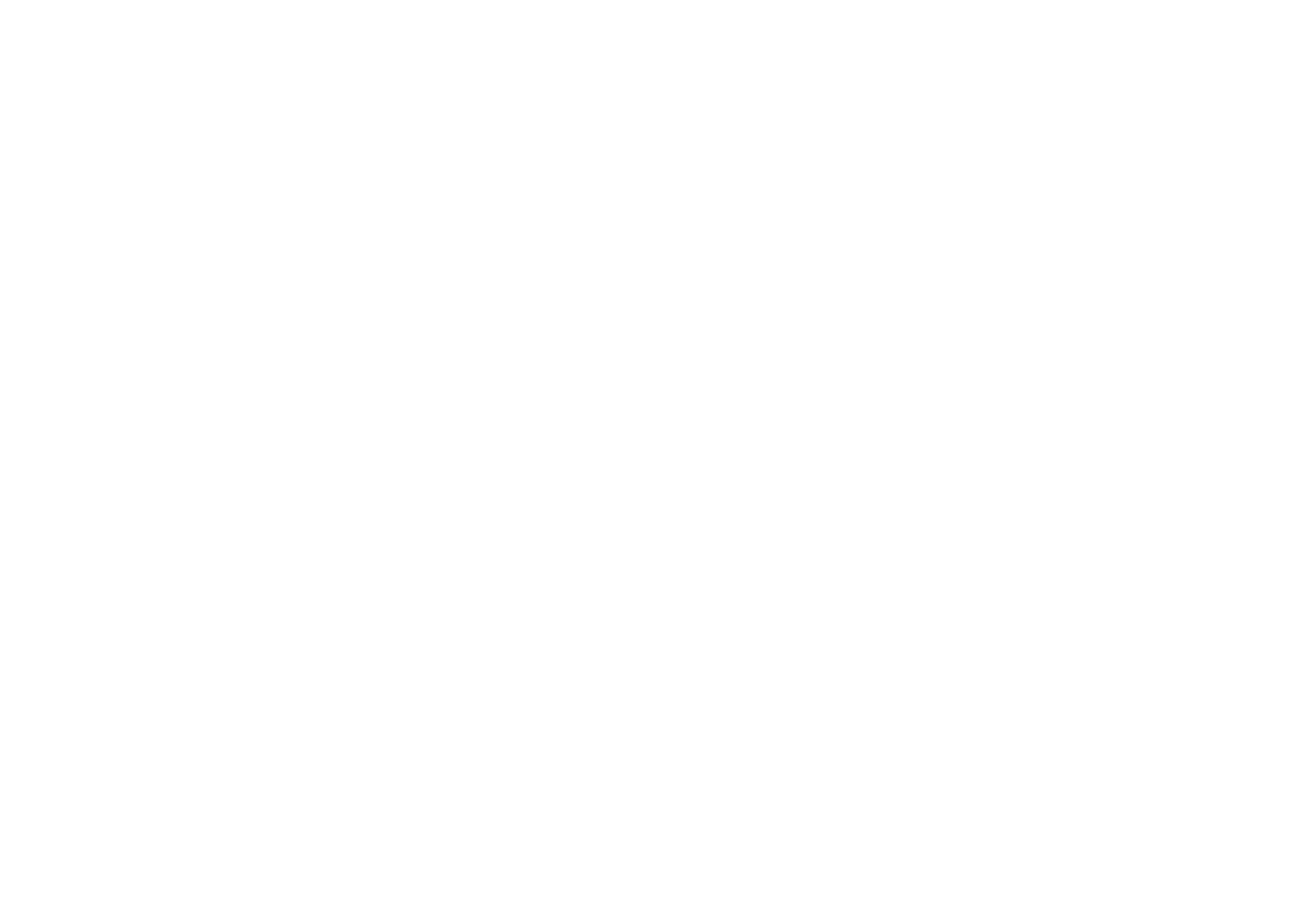### **! WARNING!**

### **Electric Shock Hazard**

Failure to follow this advice may result in electric shock or death.



W

- Disconnect the appliance from the mains electricity supply before carrying out any work or maintenance.
- Connection to a good earth wiring system is essential and mandatory.
- Alterations to the domestic wiring system must only be made by a qualified electrician.

## **! WARNING!**

## **Cut Hazard**

Failure to use caution could result in injury.

• Take care: some edges are sharp.

### **READ AND SAVE THIS GUIDE**

#### **General Use**

- Read these instructions carefully before installing this product.
- Save these instructions for the local electrical inspector's use.
- Installation must comply with your local building and local electricity regulations.
- This appliance is to be installed and serviced only by Fisher & Paykel trained and supported service technician or qualified person.
- The manufacturer accepts no responsibility for the incorrect installation of appliances. Incorrect installation may result in personal injury, damage to property and may invalidate any warranty or liability claims.
- Do not modify this appliance.
- Do not use or store flammable materials on or near this appliance.
- Packing elements (eg plastic bags, polystyrene foam, staples, packing straps etc) and tools should not be left around during and after installation, especially if they are within easy reach of children, as these may cause serious injuries.
- Make sure you recycle the packaging material.
- Before disposing of any appliance, make sure that it can no longer be used and that all hazardous parts are removed or made harmless, so that children playing with the old appliance cannot harm themselves.
- Only genuine replacement parts may be used for servicing the appliance. These are available from your nearest Fisher & Paykel Service Center.
- This cooktop must be connected to the mains power supply only by a suitably qualified person.
- DO NOT use adapters, reducers, or branching devices when connecting the cooktop to the mains power supply to prevent overheating and fire.
- The power supply cable must not touch any hot parts and must be positioned so that its temperature will not exceed 75°C at any point.
- This cooktop requires adequate supply of cool air to fully function. The base of the cooktop must have direct unrestricted ventilation to the room where the cooktop is installed. There must be a 4mm air gap at the front of the cooktop. (See 'Venting Clearances' page)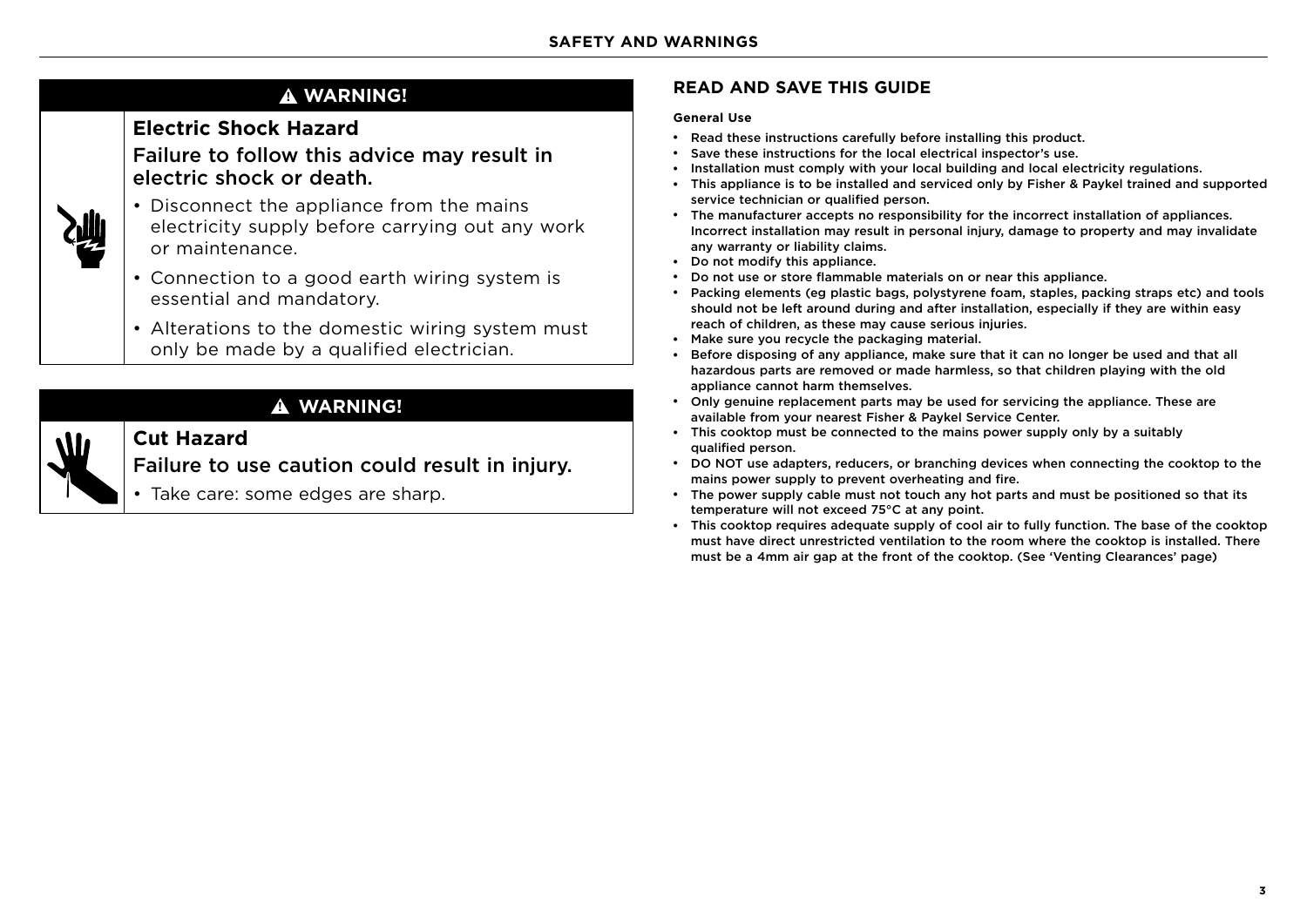#### **BEFORE INSTALLATION PARTS SUPPLIED PARTS SUPPLIED**

#### **Before installation, please ensure the following:**

- A suitable disconnection switch is incorporated in the permanent wiring, mounted and positioned to comply with the local wiring rules and regulations. A means of disconnection with at least a 3 mm air gap contact separation in all poles must be incorporated into the fixed wiring in accordance with the wiring rules, unless the local wiring rules allow for alternative means.
- The benchtop is made of a heat resistant material.
- The power supply cable is not accessible through cupboard doors or drawers.
- There is adequate flow of cool air from the cabinetry to the base of the cooktop. You may ventilate from adjacent cupboards, but ensure that the available air supply will not be restricted.
- The ventilation area must be at least 50mm diameter holes or of equivalent area.
- The isolating switch is easily accessible by the customer.
- Use heat-resistant and easy-to-clean finishes (such as ceramic tiles) for the wall surfaces surrounding the cooktop.
- DO NOT install the cooktop directly above a dishwasher, fridge, freezer, washing machine or clothes dryer, as the humidity may damage the cooktop electronics.
- If the cooktop is installed above an oven, ensure the oven has a built-in cooling fan.
- Ensure the installation complies with all clearance requirements and applicable standards and regulations.
- Consult your local building authorities and by-laws if in doubt regarding the installation.
- To eliminate the risk of burns or fire by reaching over heated surface units, cabinet storage space located above the surface units should be avoided.

#### **During installation, please ensure the following:**

- Seal the exposed bare edges of the cutout with an oil-based paint or moisture-proof polyurethane to prevent possible moisture creeping between the cooktop trim and the benchtop.
- Take extreme care not to chip, crack, or break the top glass surfaces during installation. A heavy metal tool or part accidentally dropped on the glass could damage it.
- If, after following the instructions given, correct performance cannot be achieved, please contact your nearest Fisher & Paykel Service Centre, Customer Care, or contact us through our local website listed at the end of this document.

### IMPORTANT!

**The owner carries all risk for flush mounting the cooktop. Fisher & Paykel will not be liable for any costs associated with removing or replacing a flush-mounted and/or sealed-in product, nor for repairing any damage that may be incurred by doing this. Ensure the installation layout allows access to the cooktop from underneath to avoid cutting** 

**out the silicone when servicing.** 



Foam tape (1)

#### **TOOLS REQUIRED**





Silicone Cutter Cutter Router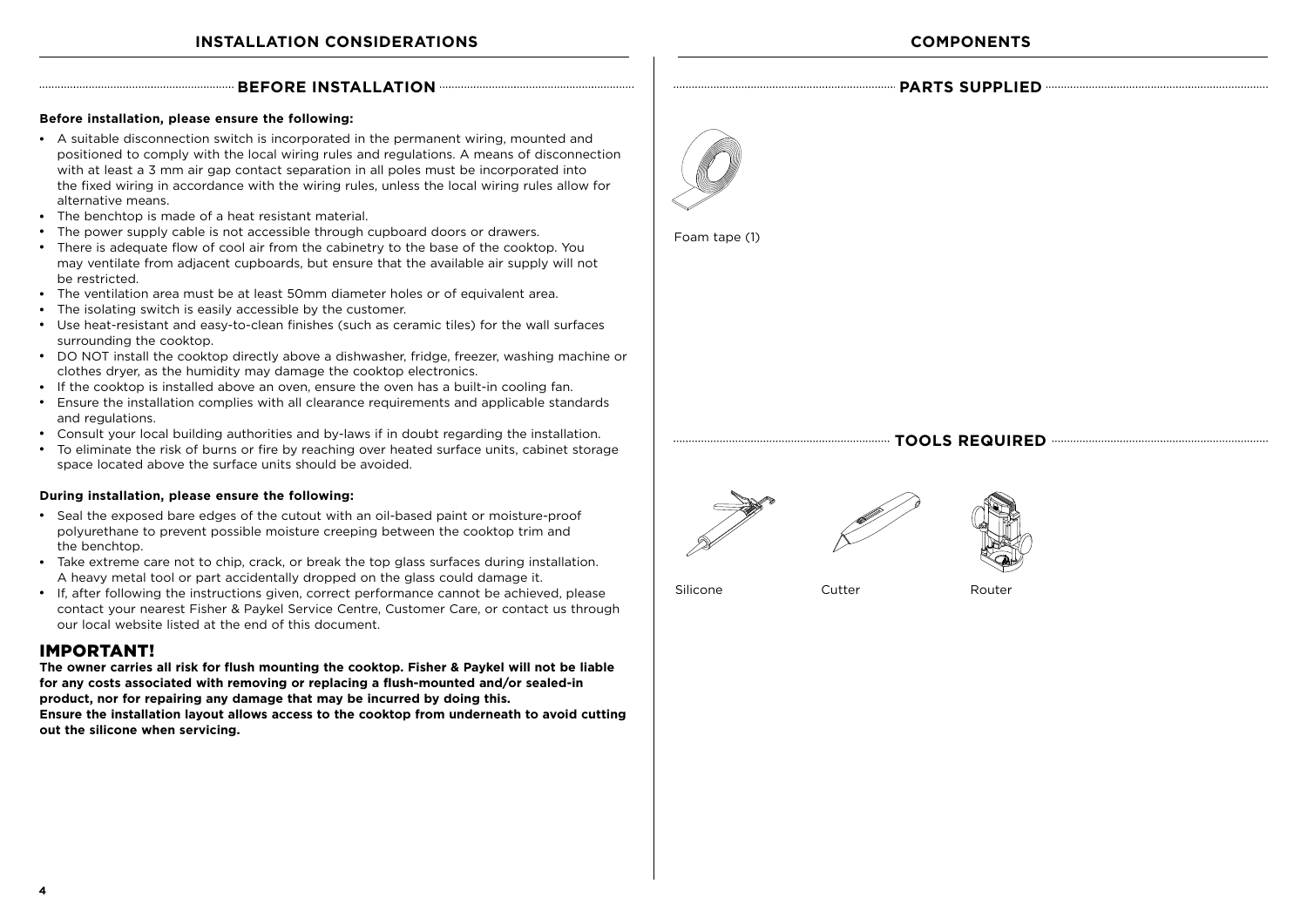

PLAN



|                                                                                    | <b>CI926DTB</b> |
|------------------------------------------------------------------------------------|-----------------|
| <b>PRODUCT DIMENSIONS</b>                                                          | мм              |
| Overall height of cooktop<br>(A)                                                   | 52              |
| Overall width of cooktop<br>(B)                                                    | 920             |
| Overall depth of cooktop<br>(c)                                                    | 530             |
| $\circ$<br>Height of chassis*                                                      | 48              |
| Width of chassis<br>$\bigcirc$                                                     | 884             |
| Depth of chassis<br>(F)                                                            | 479             |
| $\left( 6\right)$<br>Height of cooktop glass                                       | 4               |
| (H)<br>Depth of front overhang of cooktop glass                                    | 16              |
| $\textcircled{\scriptsize{\texttt{T}}}$<br>Depth of rear overhang of cooktop glass | 35              |
| Depth of side overhang of cooktop glass<br>$\left( \mathsf{r}\right)$              | 18              |
| $(\kappa)$<br>Distance of power connector from right edge<br>of chassis            | 100             |
| (L)<br>Distance of power connector from rear of<br>chassis                         | 50              |

\* Includes power plug







PROFILE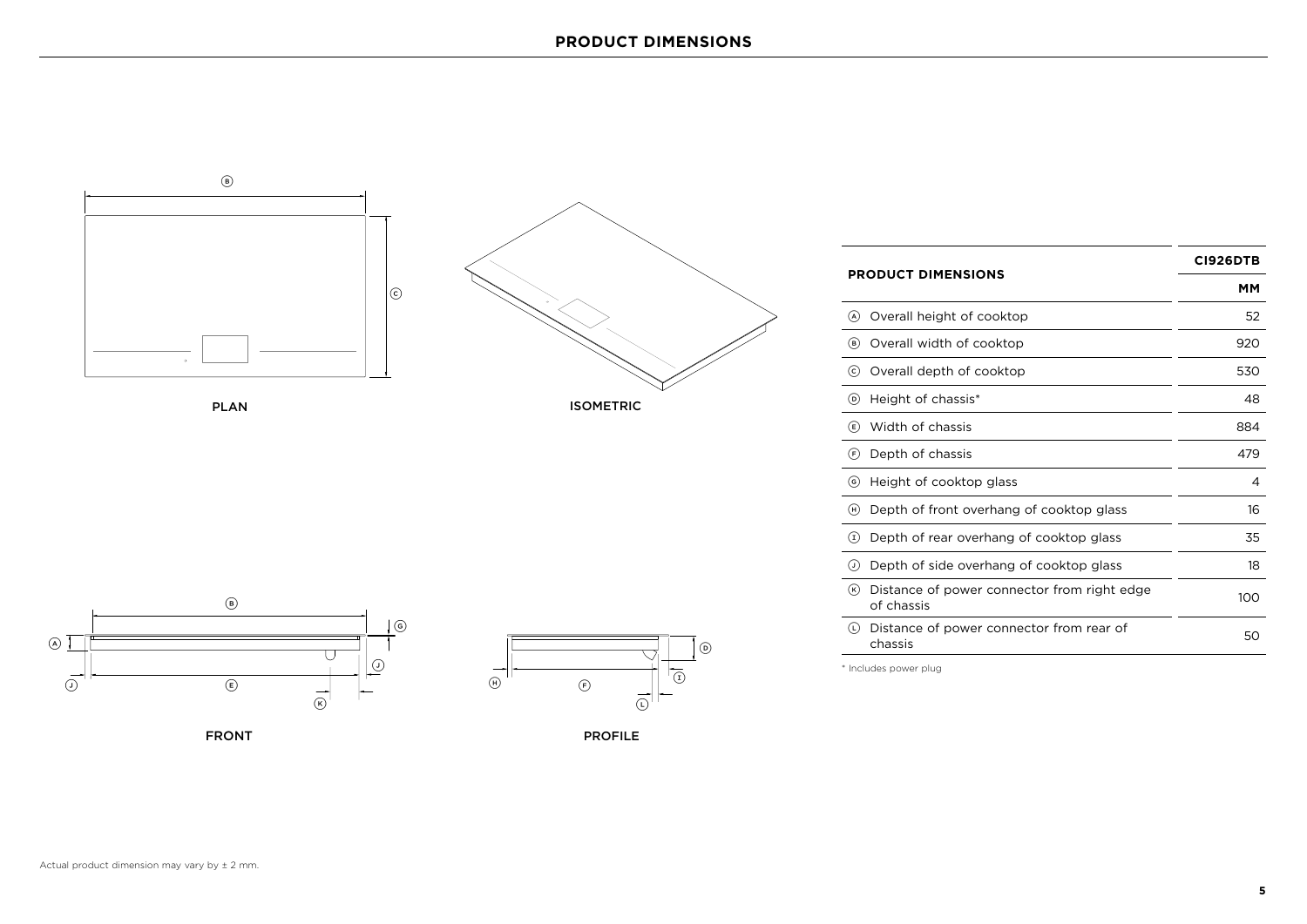### **CUTOUT DIMENSIONS**



F Overall depth of cutout 485 G Corner radius of routered recess 4.5 (iii) Corner radius of cutout max 10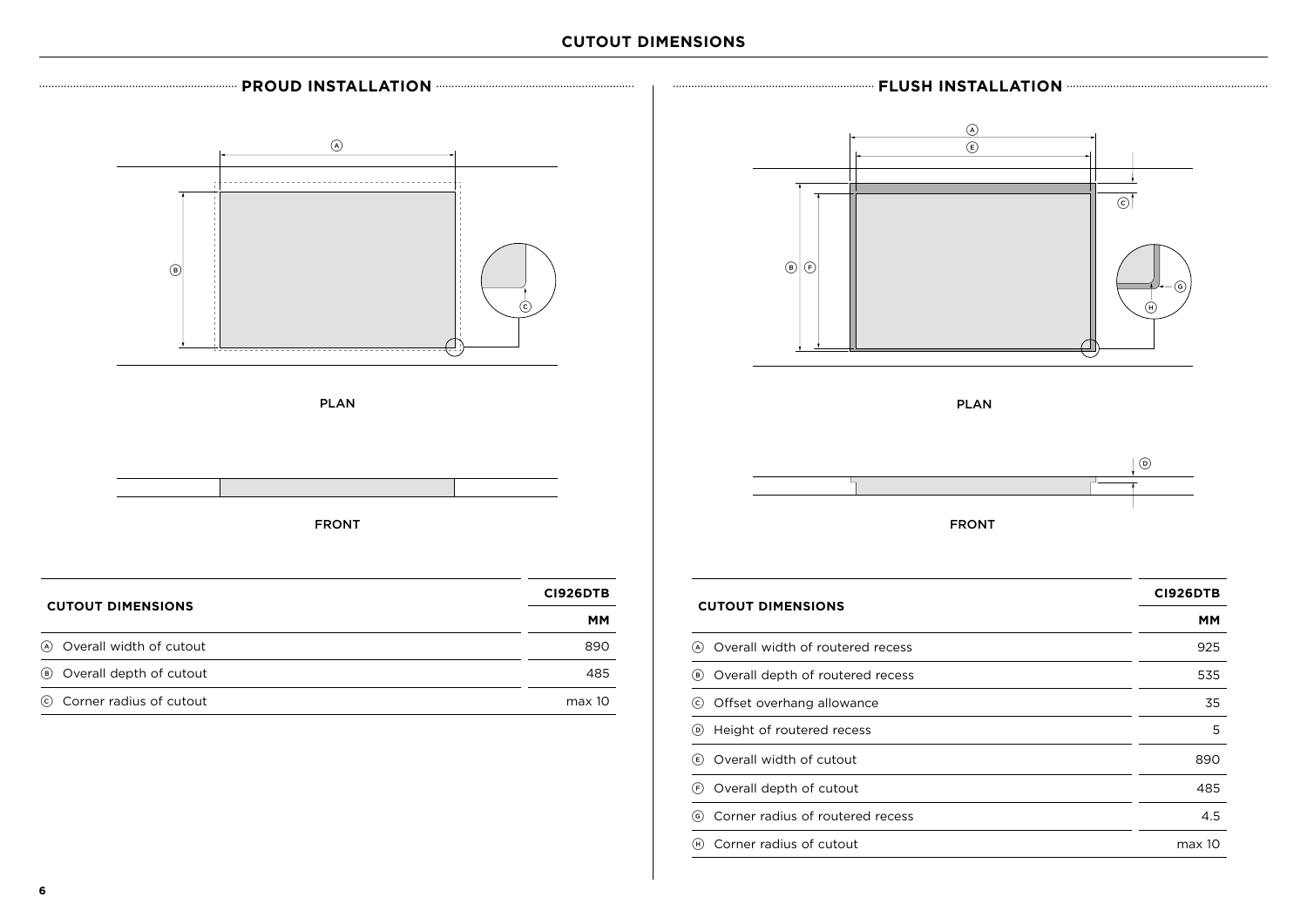



| <b>CLEARANCE DIMENSIONS</b>                                                                                                 | <b>CI926DTB</b> |
|-----------------------------------------------------------------------------------------------------------------------------|-----------------|
|                                                                                                                             | MМ              |
| Minimum clearance from glass surface to rangehood<br>(A)                                                                    | 650             |
| Minimum clearance below top of countertop to top of any appliance,<br>(B)<br>companion product or obstruction below cooktop | 65              |
| Minimum clearance from side edges of cutout to nearest<br>(c)<br>combustible surface                                        | 30              |
| Maximum distance from right edge of cutout to center of junction box<br>$\circ$                                             | 762             |
| Minimum clearance below top of countertop to junction box<br>(E)                                                            | 230             |
| (F)<br>Minimum clearance from countertop to overhead cabinet<br>(not directly above the cooktop)                            | 450             |
| Maximum depth of overhead cabinetry<br>$\mathsf{(G)}$                                                                       | 330             |
| Minimum distance between overhead cabinets<br>(H)<br>(centered above the cooktop)                                           | 920             |
| Minimum clearance from rear edge of cutout to nearest<br>$\textbf{I}$<br>combustible surface                                | 45              |
| Minimum clearance from front edge of cutout to front edge of counter<br>$\left( 1\right)$                                   | 35              |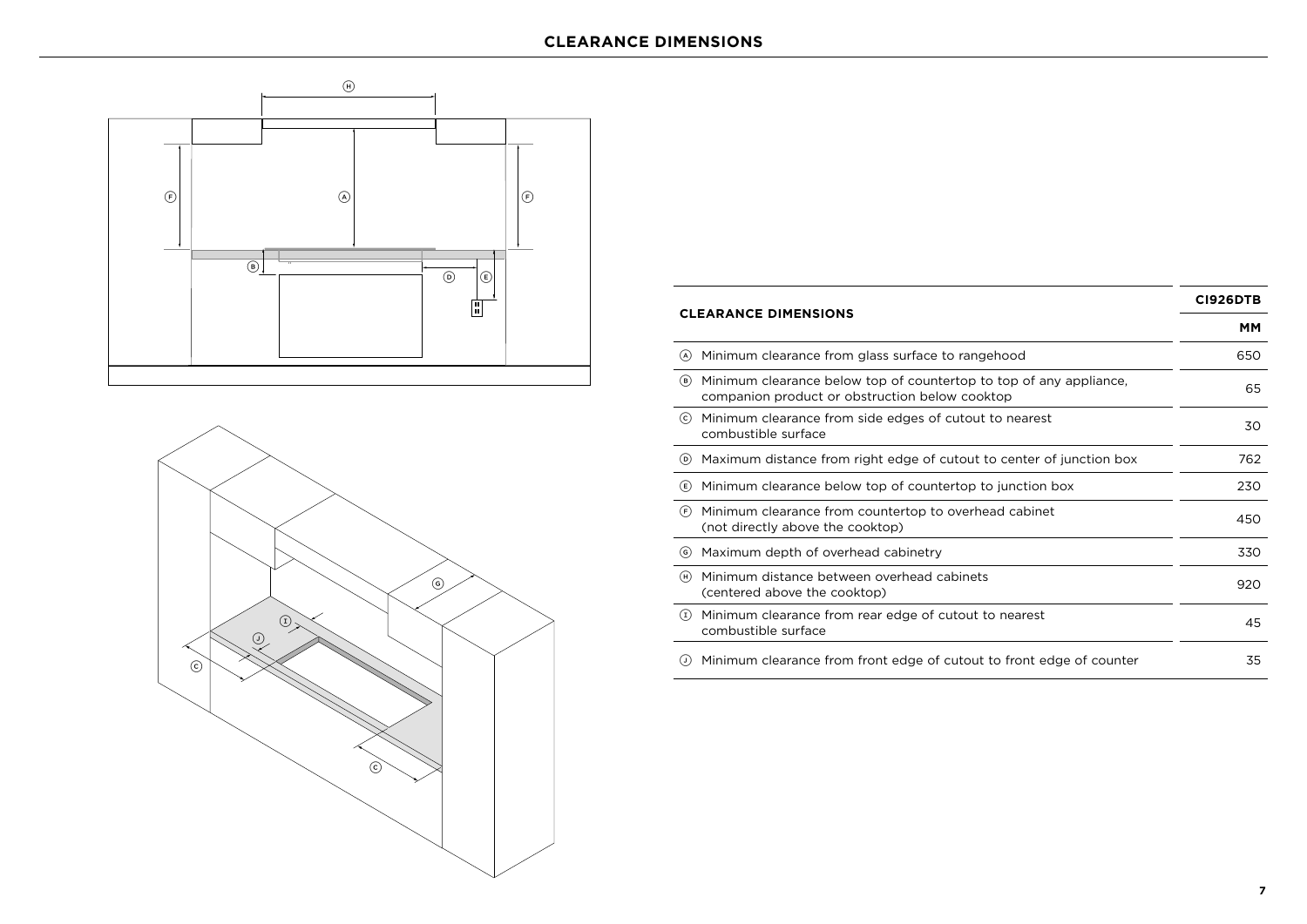### **DRAWER OR OTHER OBSTRUCTION OCCUPATED AND RELATION OVEN WITH COOLING FAN**

This cooktop requires adequate supply of cool air to fully function. The base of the cooktop must have direct unrestricted ventilation to the room where the cooktop is installed. There must be a 4mm air gap at the front of the cooktop.



| <b>CLEARANCE DIMENSIONS</b>                                                                                                 |    |
|-----------------------------------------------------------------------------------------------------------------------------|----|
| Minimum ventiliation gap at the front of the cooktop<br>(A)                                                                 |    |
| Minimum clearance below top of countertop to top of any appliance,<br>(B)<br>companion product or obstruction below cooktop | 65 |
| Minimum ventiliation gap at the rear of the cooktop<br>(c)                                                                  |    |
| Minimum diameter of cooling air hole<br>(D)                                                                                 |    |



| <b>CLEARANCE DIMENSIONS</b>                             |    |
|---------------------------------------------------------|----|
| (A) Minimum ventilation gap at the front of the cooktop |    |
| (B) Minimum ventilation gap at the rear of the cooktop  | 20 |
| © Minimum diameter of cooling air hole                  | 50 |

\*Some ovens require installation in a sealed box. For ovens installed in the sealed box, the cooktop must be accessed from the top when servicing. Please refer to your oven installation guide for more information.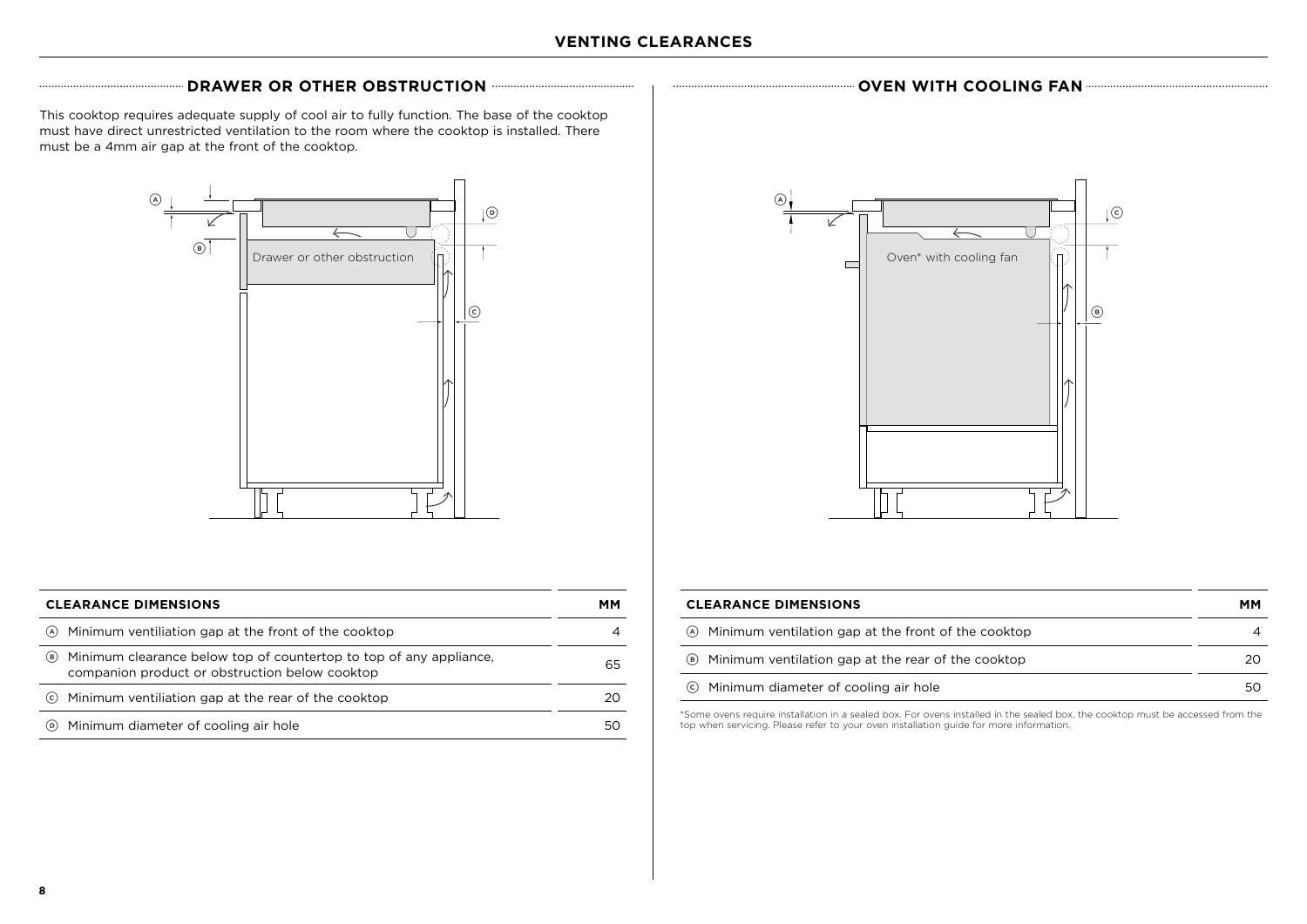



Trim the excess adhesive foam tape using a sharp cutter or trimmer knife. Take care not to damage the benchtop.



Apply adhesive foam tape around the glass overhang, 5mm from the edge of the glass.

Ensure the adhesive side facing is down to form a continuous seal around the cooktop.



Gently lower the cooktop into the cutout ensuring you have access below the countertop for future servicing..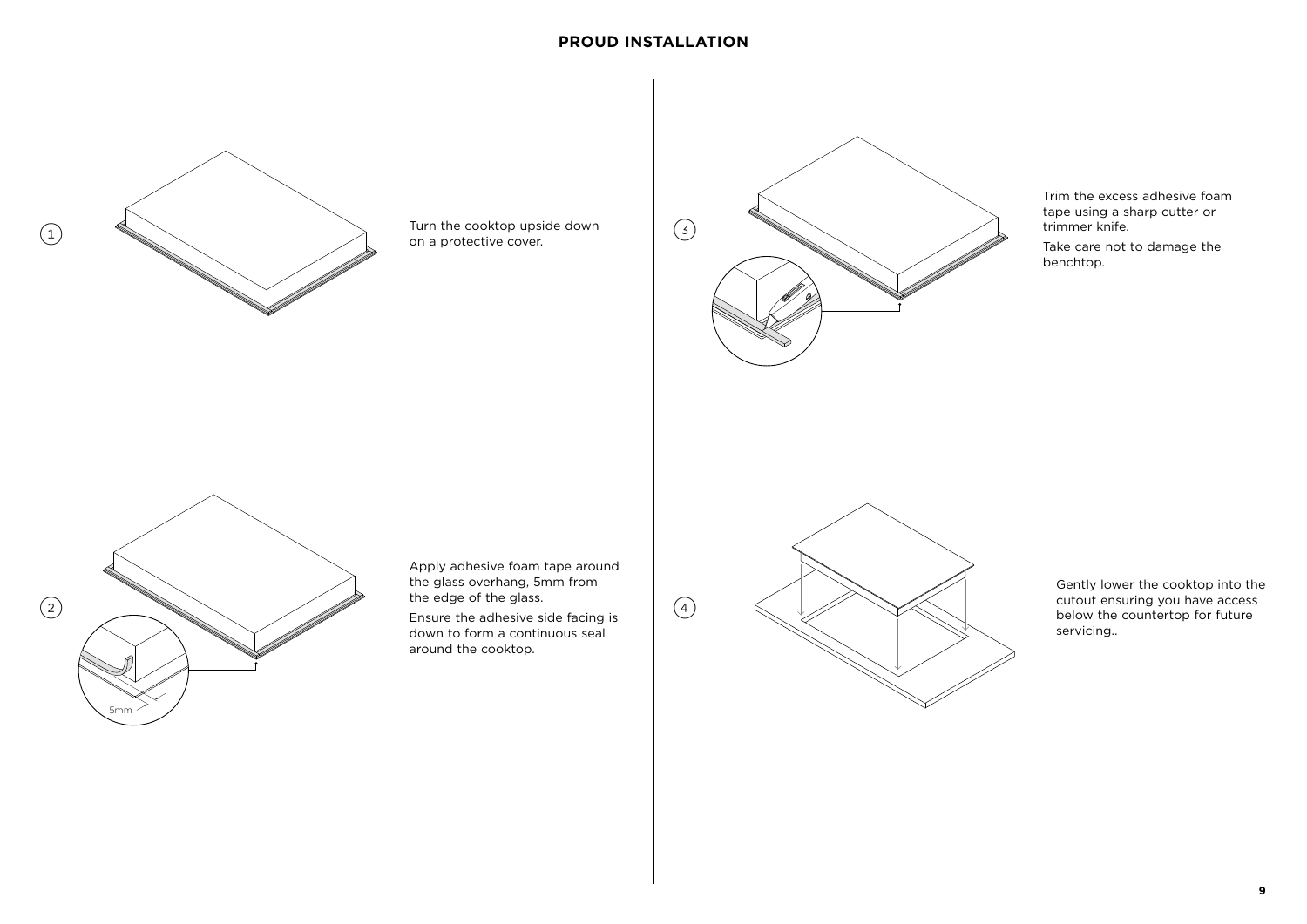

Prepare the countertop for flush installation. Use a router to cut out the edges of the countertop to specified depth (5mm).

Attach an adhesive foam tape along the edges of the routered recess.



Mask off the area to be siliconed with adhesive tape. Ensure both the cooktop and countertop are protected.



Gently lower the cooktop into the cutout ensuring you have access below the countertop for future servicing.



Apply silicone in the gap between benchtop and cooktop. Once the silicone dries, remove the adhesive tape and wipe off excess silicone.

Ensure the installation layout allows access to the cooktop from underneath to avoid cutting out the silicone when servicing.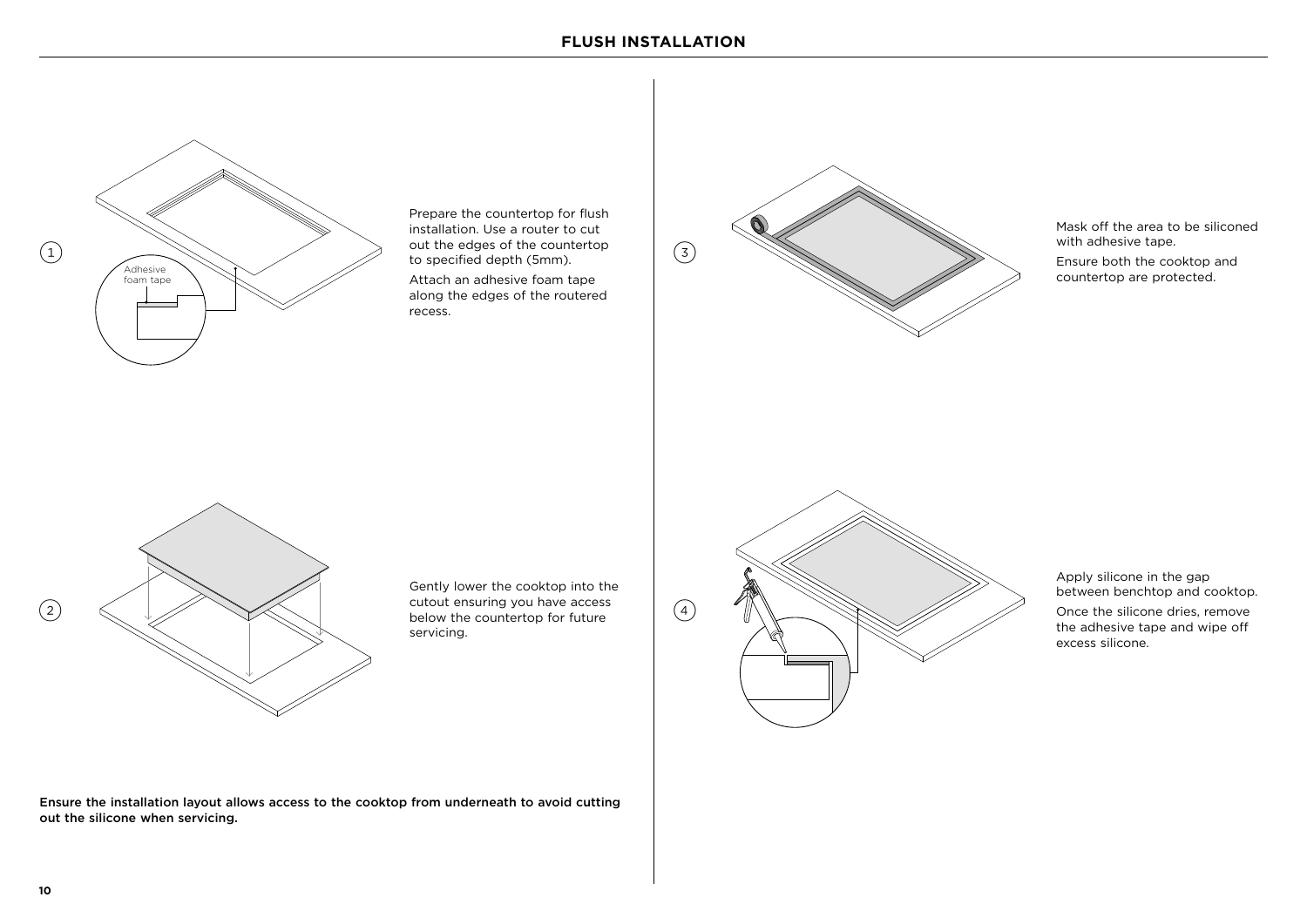Before connecting the cooktop to the mains power supply check that:

- The domestic wiring system is suitable for the power drawn by the cooktop.
- The voltage corresponds to the value given in the rating plate.
- The power supply cable sections can withstand the load specified on the rating plate.

| MODEL     | <b>MAX. CURRENT DRAW</b> | <b>MAX. LOAD</b> | <b>VOLTAGE</b>          |
|-----------|--------------------------|------------------|-------------------------|
|           | 48 A                     | 11100 W          | $220 - 240$ V 1N $\sim$ |
| C1926DTB4 | 3x16 A                   |                  | 380 - 415 V 3N ~        |

To suit the domestic electric power grid setup of your local market, contact your Fisher & Paykel service technician to limit the maximum power consumption of your cooktop.

**SPECIFICATION CI926DTB MODELS**

Single-phase connection



Three-phase connection

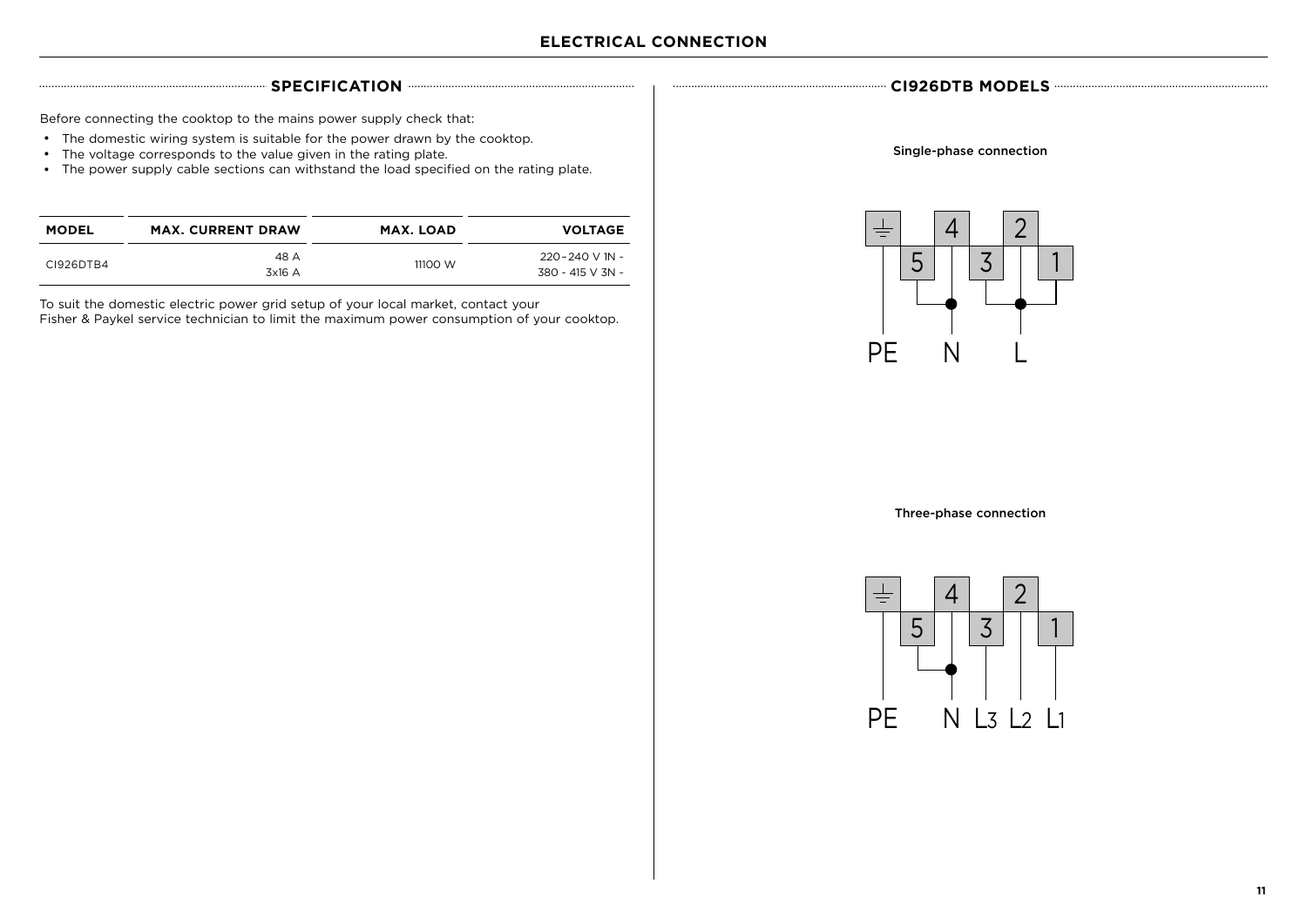#### **TO BE COMPLETED BY THE INSTALLER**

- $\Box$  Read safety and warnings in the user guide before operating the cooktop.
- $\Box$  Specified clearance maintained.
- $\Box$  Unit is level front to back and side to side.
- All packaging materials have been removed.
- $\Box$  There is constant flow of cool air from the cabinetry to the base of the cooktop.
- Basic operation has been demonstrated to the customer.
- $\Box$  The cooktop is functioning correctly. Turn on all of them to a high setting and leave them on for at least one minute.
- Touch controls and displays are functioning.

#### **GENERAL ELECTRICAL**

- Receptacle with correctly rated over-current protection is provided for service cord connection.
- Adequate ground connection.
- $\Box$  Power supply cable is accessible and is not touching the cooktop.

#### Complete and keep for safe reference:

| Model                 |  |
|-----------------------|--|
|                       |  |
| Serial No.            |  |
| Purchase Date         |  |
|                       |  |
| Purchaser             |  |
| Dealer Address        |  |
|                       |  |
| Installer's Name      |  |
|                       |  |
| Installer's Signature |  |
| Installation Company  |  |
|                       |  |
| Installation Date     |  |
|                       |  |